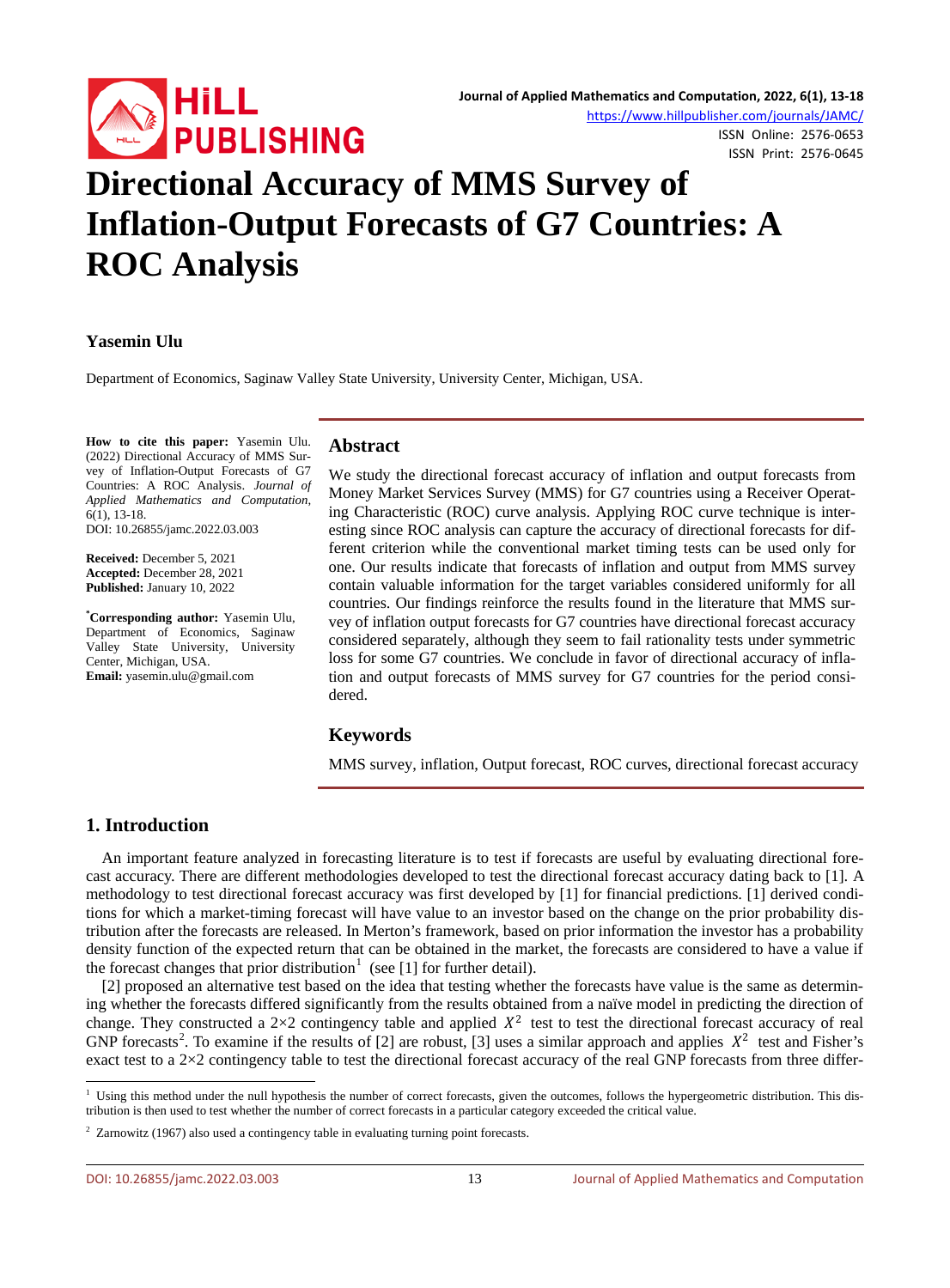ent institutions. [4] uses the same framework but generalizes it to a  $4\times4$  contingency table to evaluate the joint directional forecast accuracy of inflation—GDP forecasts of Federal Reserve using  $X^2$  test, Fisher's exact test and [5] test statistic.

A new strand of literature focuses on Receiver Operating Characteristic (ROC hereafter) curves to evaluate the accuracy directional forecasts. The ability of ROC curves to summarize all relevant information in an intuitive manner, has attracted attention from wide range of disciplines including biomedical informatics, computer science, epidemiology, meteorology, and psychology. Despite its popularity among other disciplines ROC curves have only started to be used in finance and economics only very recently.

In the finance and banking literature, ROC curve is also commonly employed as a tool to measure the accuracy of a predictive model [See 6, 7, 8 among others].

In recent years, the ROC analysis has begun to draw increasing attention in the economics as well especially in macroeconomic forecasting. [9] study the directional accuracy of indicators of business-cycle fluctuations utilizing ROC curve analysis. [10] use ROC curves and trading rules to study the directional accuracy of various forecasting models for exchange rates in major industrialized countries. [11] used ROC analysis to evaluate the performance of early warning indicators for emerging financial vulnerabilities in the banking sectors. [12] integrated the ROC analysis into a unified framework of forecast skill evaluation for a binary outcome, and surveyed a wide range of skill scores related to the ROC curve and use ROC curves to study survey data on probability forecasts of GDP declines. Other important applications include the studies of [13, 14, 15].

More recently, [16] apply ROC curve analysis to evaluate the accuracy of emerging market exchange rates and find that forecasts often contain information with respect to directional changes of exchange rates. [17] study the directional accuracy of interest rate forecasts from Livingston Survey using ROC curve analysis and conclude that they contain useful information with respect to the direction of future changes in interest rates. [18] uses ROC techniques to measure the effectiveness of foreign exchange market interventions and find ROC curves to be a useful technique. [19] examine the accuracy of inflation forecasts for South African Inflation Survey data for short-term and long term forecasts using ROC curve analysis and find consistent evidence that forecasts contain information with respect to the subsequent direction of change of the inflation rate.

In this paper we examine the directional accuracy of forecasts of inflation and output from MMS survey for G7 countries. We contribute to the existing literature in various empirical ways. First of all although there are some articles that examine the accuracy of directional forecasts for US utilizing ROC curve analysis (see [20] for example), an assessment of accuracy of directional forecasts from MMS survey via ROC analysis is not evident. MMS survey is different from other surveys specially because forecasts are made a week prior to the announcement of the target variable, hence contain more available information and are very short- term forecasts. Thus, the evidence toward directional accuracy should be stronger. Despite this, when judged by conventional rationality tests MMS survey of inflation and output forecasts seem to fail rationality tests under symmetric loss for some G7 countries (See [21] for more detail).

Secondly, The directional accuracy of inflation, output forecasts of G7 countries from MMS is almost non-existent aside from one study [21] that utilizes [3] and non-existent utilizing ROC analysis. [21] concludes that directional forecast accuracy seems to be evident both for inflation and output forecasts, for all G7 countries. Applying ROC curve technique is interesting to the same set of countries since ROC analysis can capture the accuracy of directional forecasts for different criterion while the conventional market timing tests can be used only for one.

In the next section, we provide more detailed information on MMS survey. In Section 3, we introduce the ROC curve construction for directional forecast accuracy of inflation and output. Section 4 presents the results and section 5 concludes.

## **2. MMS Survey Data**

We use forecasted and realized values of percentage changes in PPI and CPI as a measure of inflation and forecasted and realized values of percentage changes of industrial production (IP) as a measure of output growth from MMS survey. The frequency of the data is monthly.

#### **3. ROC curve construction**

The origin of the ROC curve can be traced back to radar signal detection theory developed in the 1950s and 1960s [22], and its potential for medical diagnostic testing was recognized as early as 1960 ([23]). More recently, ROC analysis has been introduced in psychology [24], in atmospheric sciences [25], and in the machine learning literature [26]. See [27] for a survey.

A receiver operating characteristic (ROC) curve is a method for summarizing the performance of a test or prediction of a binary outcome that yields a score. For a given cut point on the score, values of the score above the cut point are classi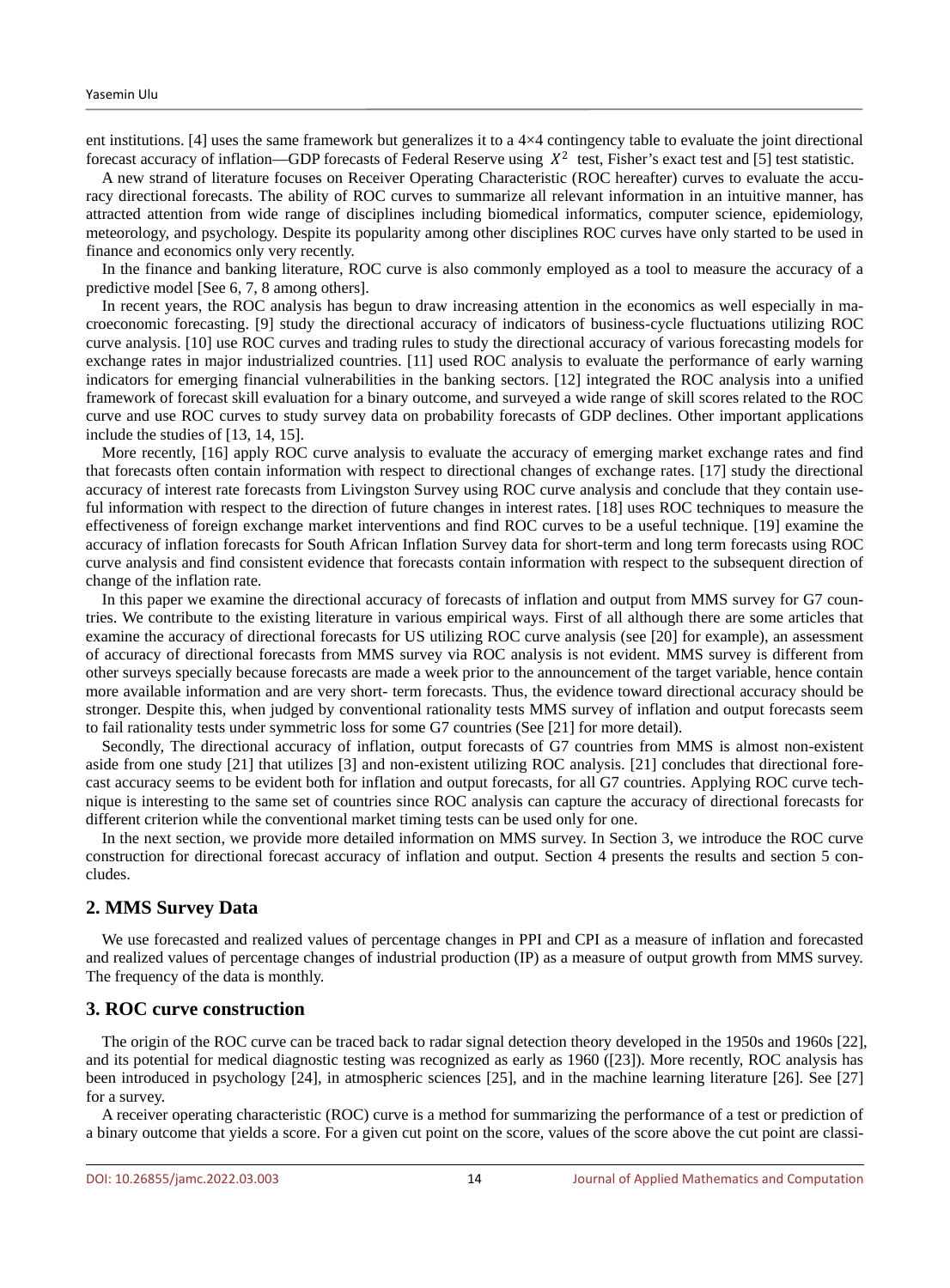fied as values below are classified as b. As the cutpoint, denoted by c, is varied a different 2x2 table is generated, creating False positive rate [FPR(c)] also referred as "*specificity*" and True positive Rate (TPR(c))-also referred as "*sensitivity*". The ROC curve is a plot connecting the points (FPR(c), TPR(c)} for various values of c, with FPR and TPR on the horizontal and vertical axes, respectively. The better the classifier the closer the ROC curve is to the upper left corner of the plot. A classifier that performs no differently from chance has a ROC curve that goes diagonally from the lower left to the upper right corner. For more details, extensions, and applications of ROC curves see [27] and [28]. When discussing ROC curves, it is convenient to view TPR as a function of FPR, which we write as TPR (FPR).

The area under an ROC curve (AUC) is most commonly used global index of diagnostic accuracy. Values of AUC close to one indicate a high diagnostic accuracy of the marker. [29] interpreted it as the average hit rate for all underlying values of false alarm rates, and also as the average false alarm rate for all values of hit rates, see also [30].

#### **3.1. ROC Curve Construction**

The direction of change of inflation rate is defined as the difference between the future inflation rate  $\pi_{t+1}$  and current inflation rate  $\pi_t$ . Following [19], we define an "event" as a rise in the inflation rate between period t and period t + 1 and a "nonevent" if the inflation rate does not change or falls between period t and period  $t + 1$ . Hence, we define

$$
\text{Event: } \pi_{t+1} > \pi_t \tag{1}
$$

$$
Nonevent: \pi_{t+1} \leq \pi_t \tag{2}
$$

Let  $\pi_{t,t+1}^e$  denote a period-t forecast of the inflation rate for t+1. In order to determine if forecasts signal the direction of change of the inflation rate, we assume that a "signal" occurs whenever the difference between a period-t forecast and the latest information on the period-t inflation rate is not less than a decision criterion,  $c \in (-\infty, +\infty)$  and "non-signal" occurs whenever the difference between a period-t forecast and the period-t inflation rate is less than a decision criterion. Thus,

$$
\begin{aligned}\n\text{Signal: } \pi_{t,t+1}^e - \pi_t &\geq c, \\
\text{Non-Signal: } \pi_{t,t+1}^e - \pi_t < c,\n\end{aligned}
$$

and sensitivity, SE, measures the ratio of true signals relative to all events, and specificity, SP, measures the ratio of true non-signals relative to all nonevents.

It follows from the definition of signals and non-signals, that the sensitivity and specificity of forecasts of the inflation rate are functions of the decision criterion, c. Following [19] we define ( $# =$  number of counts)

$$
SE(c) = \frac{\#(\pi_{t,t+1}^e - \pi_t \ge c \ln \pi_{t+1} - \pi_t > 0)}{\#(\pi_{t+1} - \pi_t) > 0}
$$

$$
SE(c) = \frac{\#(\pi_{t,t+1}^e - \pi_t < c \ln \pi_{t+1} - \pi_t \le 0)}{\#(\pi_{t+1} - \pi_t) \le 0}
$$

The area, AUROC, under a ROC curve summarizes the directional accuracy of forecasts of the inflation rate. If forecasts of the inflation rate perfectly predict the direction of changes of the inflation rate, then  $AUROC = 1$ . In contrast, if the directional accuracy of forecasts of the inflation rate is the same as the directional accuracy of a pure noise signal, then  $AUROC = 0.5$ .

Finally, if forecasts of the inflation rate systematically predict the wrong sign of subsequent changes of the inflation rate, then  $AUROC < 0.5$ .

The AUROC statistic can be estimated using a non-parametric approach that uses the fact that the AUROC statistic is linked to the Wilcoxon-Mann-Whitney U statistic (31, 32). We compute

$$
AU\,ROC = \frac{n_0 n_1 - U}{n_0 n_1}
$$

where  $n_0 = #$  nonevents,  $n_1 = #$  events, and  $U = R - 0.5n_0(n_0 + n_1) =$  two-sample Mann Whitney rank-sum test with R = rank sum of the nonevents. The standard error (SE) of the AUROC statistic is given by (See [32]; see also the survey by [33]).

$$
SE = \sqrt{\frac{X + Y + Z}{n_0 n_1}}
$$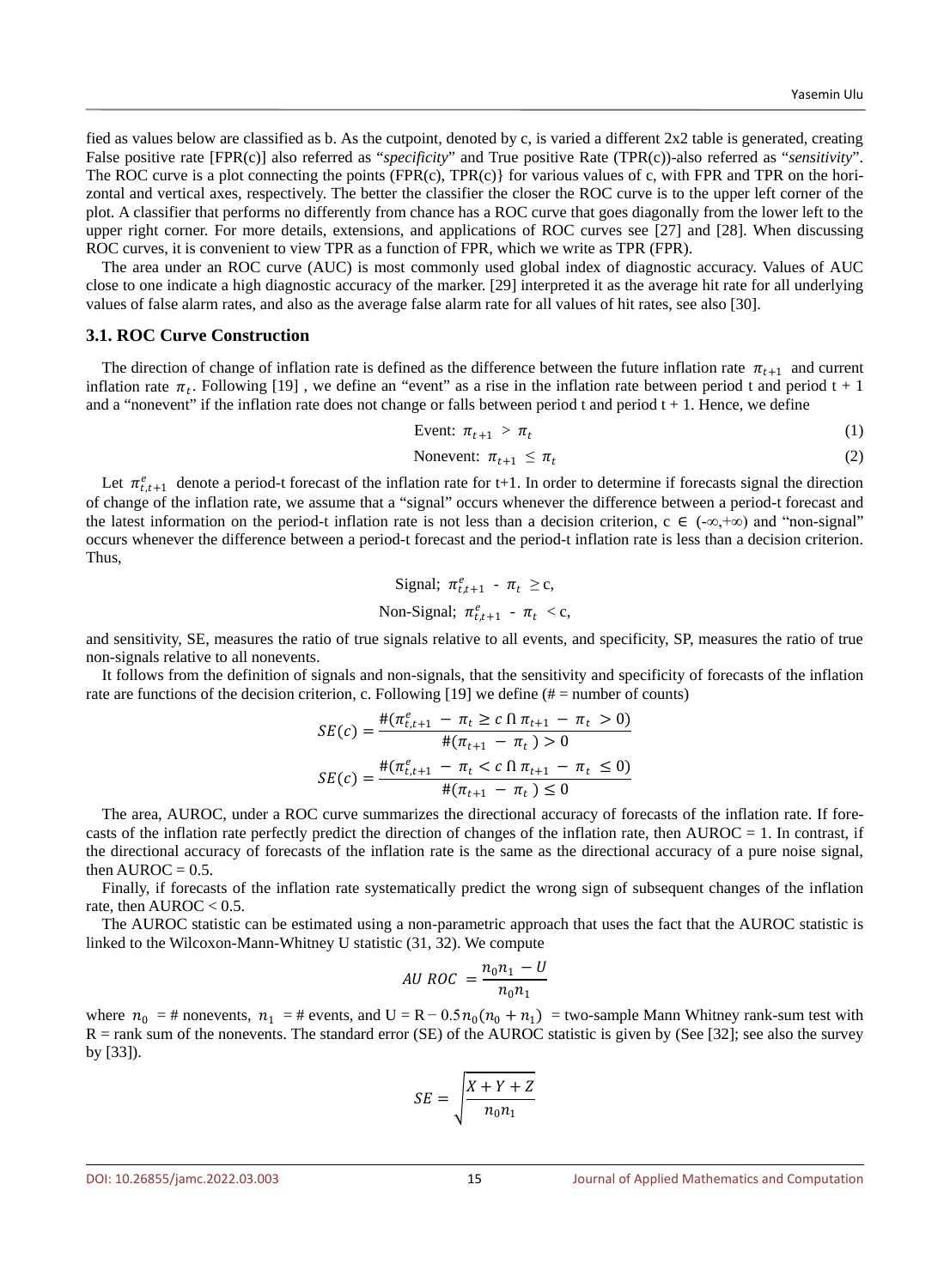where X= AUROC(1−AUROC), Y = ( $n_1$ -1)( $Q_1$  –AUROC<sup>2</sup>), Z = ( $n_0$ --1)( $Q_2$  –AUROC<sup>2</sup>), with  $Q_1 = \text{AUROC}/(2 - \text{AUROC})$  and  $Q_2 = 2 \text{AUROC}^2/(1 + \text{AUROC})$ .

We use a similar ROC construction set up for output using percentage change of IP to construct output growth.

## **4. Results**

Table 1 summarize the estimates of the AUROC statistic for inflation forecasts when PPI is used as a measure of infla-tion<sup>[3](#page-3-0)</sup>, for all the countries considered with standard error of the AUROC statistic. The estimates of the AUROC statistic are significantly different from 0.5 (a pure noise signal) at conventional significance levels for all countries considered.

Table 2 summarize the estimates of the AUROC statistic for output forecasts when IP is used as a measure of output ( aside from Japan where monthly GDP is used) for all the countries considered with standard error of the AUROC statistic. The estimates of the AUROC statistic are significantly different from 0.5 (a pure noise signal) at conventional significance levels for all countries considered.

| Country    | <b>AUROC</b> | <b>St. Error</b> |
|------------|--------------|------------------|
| Canada     | $0.9136***$  | 0.0081           |
| France     | 0.8654       | 0.0012           |
| Germany    | 0.8756       | 0.0023           |
| Italy      | $0.8321***$  | 0.0163           |
| Japan      | $0.8778***$  | 0.0065           |
| U.K        | 0.8697       | 0.0016           |
| <b>USA</b> | $0.9231***$  | 0.0093           |
|            |              |                  |

**Table 1. AU ROC Statistic for Inflation**

\*\*\* Denotes 1% significance level of a test of the null hypothesis that inflation forecasts are indistinguishable from a white noise pure signal.

| rashe arrive no o statistic for output |              |                  |  |
|----------------------------------------|--------------|------------------|--|
| Country                                | <b>AUROC</b> | <b>St. Error</b> |  |
| Canada                                 | $0.8916***$  | 0.0045           |  |
| France                                 | 0.8514       | 0.0005           |  |
| Germany                                | 0.8736       | 0.0071           |  |
| Italy                                  | $0.8236***$  | 0.0084           |  |
| Japan                                  | $0.8658***$  | 0.0075           |  |
| U.K                                    | 0.8547       | 0.0013           |  |
| <b>USA</b>                             | $0.9183***$  | 0.0073           |  |

# **Table 2. AU ROC Statistic for Output**

\*\*\* Denotes 1% significance level of a test of the null hypothesis that output forecasts are indistinguishable from a white noise pure signal.

# **5. Conclusion**

We analyze the directional forecasts accuracy of inflation, output forecasts from MMS survey for G7 countries using ROC curve analysis. Applying ROC curve technique is interesting since ROC analysis can capture the accuracy of directional forecasts for different criterion while the conventional market timing tests can be used only for one. Our results indicate that forecasts of inflation, output from MMS contain valuable information for the target variables considered uniformly for all countries and reinforce the results of [21] that MMS survey of inflation output forecasts for G7 countries have directional forecast accuracy considered separately, although they seem to fail rationality tests under symmetric loss for some G7 countries [34, 21].

<span id="page-3-0"></span><sup>&</sup>lt;sup>3</sup> We only reported results from PPI for brevity. Similar results are obtained for CPI.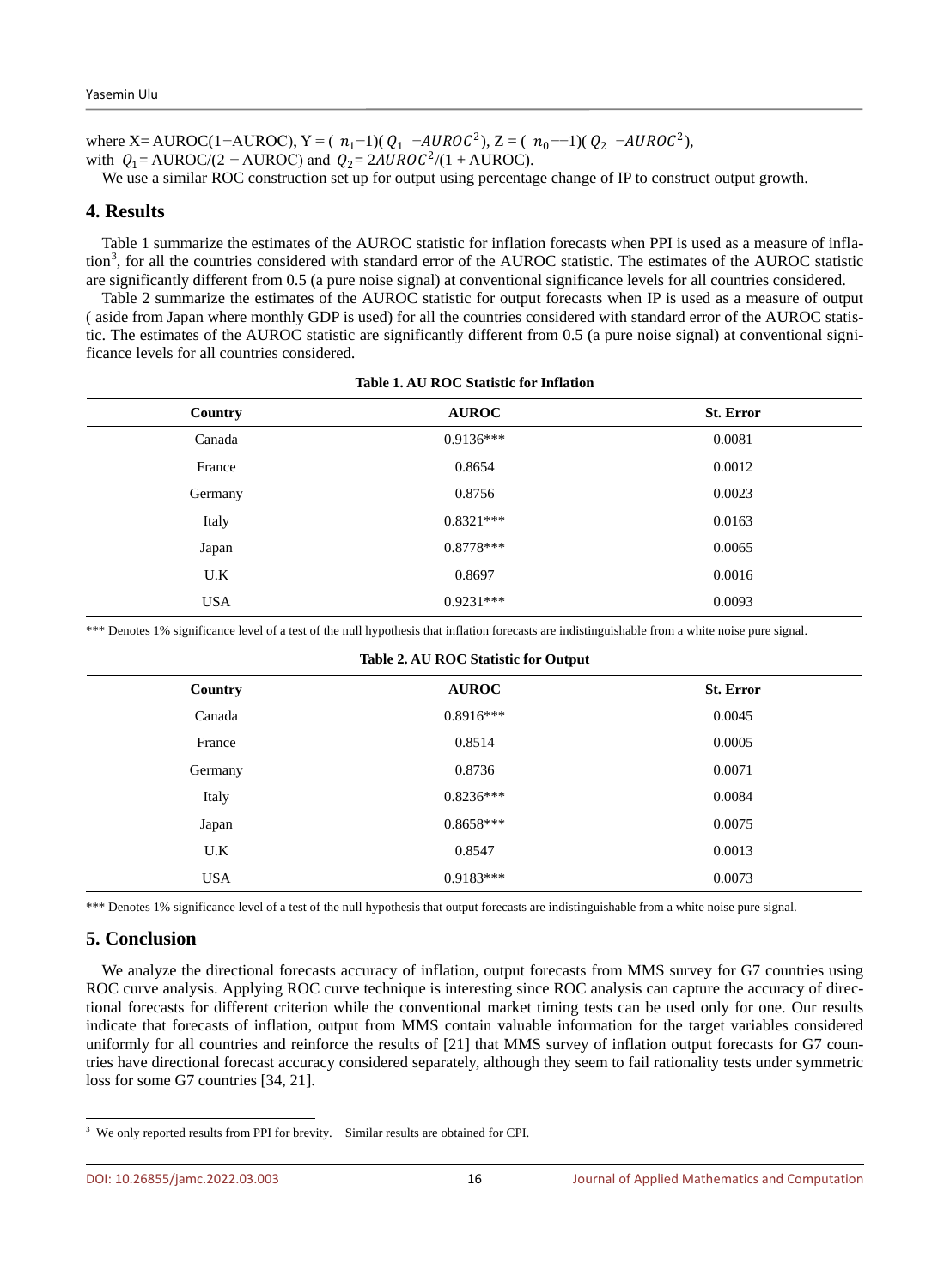## **References**

- [1] Merton, R. C. (1981). On market timing and investment performance. I. An equilibrium theory of value for market forecasts. *The Journal of Business*, 54, 363-406.
- [2] Schnader, M. H. and Stekler, H. O. (1990). Evaluating predictions of change. *The Journal of Business*, 63, 99-107.
- [3] Stekler, H. O. (1994). Are economic forecasts valuable? *Journal of Forecasting*, 13, 495-505.
- [4] Sinclair, T., Stekler, H. O., and Kitzinger, L. (2008). Directional forecasts of GDP and inflation: a joint evaluation with an application to Federal Reserve predictions. *Applied Economics*, 42, 2289-97.
- [5] Pesaran, M. H. and Timmerman, A. (1992). A simple nonparametric test of predictive performance. *Journal of Business and Economic Statistics*, 10, 461-5.
- [6] Stein, R. M. (2005). 'The Relationship between Default Prediction and Lending Profits: Integrating ROC Analysis and Loan Pricing'. *Journal of Banking* & *Finance*, 29, 1213-1236.
- [7] Bl¨ochlinger, A. and Leippold, M. (2006). 'Economic Benefit of Powerful Credit Scoring'. *Journal of Banking* & *Finance*, 30, 851-873.
- [8] Ravi, V. and Pramodh, C. (2008). 'Threshold Accepting Trained Principal Component Neural Network and Feature Subset Selection: Application to Bankruptcy Prediction in Banks'. *Applied Soft Computing*, 8, 1539-1548.
- [9] Berge, T. J. and Jordà, Ò. (2011). 'Evaluating the Classification of Economic Activity into Recessions and Expansions'. *American Economic Journal: Macroeconomics*, 3, 246-277.
- [10] Jordà, Ò. and A. M. Taylor. (2012). "The Carry Trade and Fundamentals: Nothing to Fear but FEER Itself". *Journal of International Economics*, 88, 74-90.
- [11] Drehmann, M. and Juselius, M. (2014). 'Evaluating Early Warning Indicators of Banking Crises: Satisfying Policy Requirements'. *International Journal of Forecasting*, 30, 759-780.
- [12] Lahiri, K. and Yang, L. (2013). Forecasting Binary Outcomes, in A. Timmermann and G. Elliott (eds.), 'Handbook of Economic Forecasting Volume 2B', North-Holland Amsterdam, pp. 1025-1106.
- [13] Cohen, J., Garman, S., and Gorr, W. (2009). 'Empirical Calibration of Time Series Monitoring Methods using Receiver Operating Characteristic Curves'. *International Journal of Forecasting*, 25, 484-497.
- [14] Gorr, W. and Schneider, M. J. (2011). 'Large-Change Forecast Accuracy: Reanalysis of M3-Competition Data using Receiver Operating Characteristic Analysis'. *International Journal of Forecasting*, 29, 274-281.
- [15] Jordà, Ò, Schularick, M., and Taylor, A. M. (2011). 'Financial Crises, Credit Booms, and External Imbalances: 140 Years of Lessons'. *IMF Economic Review*, 59, 340-378.
- [16] Pierdzioch, C. and Rulke, J. C. (2015). "On the Directional Accuracy of Forecasts of Emerging Market Exchange Rates." *International Review of Economics and Finance*, 38, 369-376.
- [17] Pierdzioch, C. (2015). "A note on the Directional Accuracy of interest-rate Forecasts". *Applied Economics Letters*, 22: 13, 1073-1077. DOI: 10.1080/13504851.2014.1000516.
- [18] Pierdzioch, C. (2016). "Using ROC techniques to Measure the Effectiveness of Foreign Exchange Market Interventions". *Applied Economics*, Vol. 23, No. 6, 389-393.
- [19] Pierdzioch, C. and Schmidth, H. (2017). "On the Directional Accuracy of Inflation Forecasts: Evidence from South African Survey Data". *Journal of Applied Statistics.*
- [20] Lahiri, K. and Wang, J. G. (2013). 'Evaluating Probability Forecasts for GDP Declines using Alternative Methodologies'*. International Journal of Forecasting*, 29, 175-190.
- [21] Ulu, Y. (2015). "Rationality of inflation–output forecasts of MMS survey: international evidence". *Applied Economics*, 47: 12, 1187-1198.
- [22] Peterson, Wesley W. and Birdsall, Theodore G. (1953). "The theory of signal detectability: part I. the general theory. Electronic Defense Group: Technical Report, 13. University of Michigan, Ann Arbor.
- [23] Lusted, Lee B. (1960). "Logical analysis in roentgen diagnosis". *Radiology*, 74(2), 178-193.
- [24] Swets, John A. (1973). "The relative operating characteristic in psychology". *Science*, 182(4116), 990-1000.